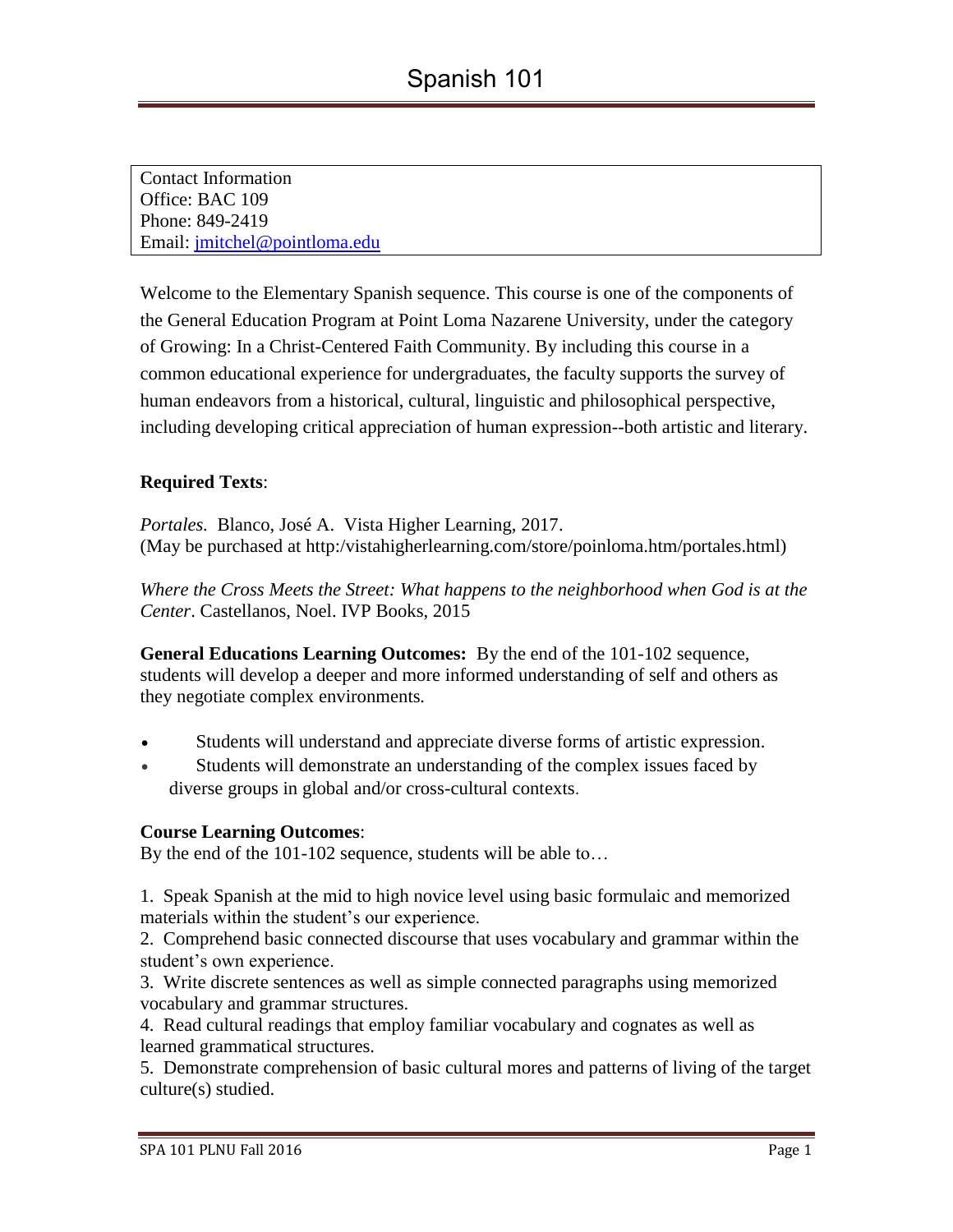## **Tests & Quizzes**

Since language learning is a skill, it will be imperative to ensure the necessary proficiency is being attained. To this end, there will be a short test given after every chapter during the term. It will be necessary for students to do a thorough review before each test since the material is cumulative. All exams and quizzes are scheduled on the calendar. **There are no make-up exams or quizzes.** To allow for illness or any unforeseen or needed absence, students will be allowed to drop one quiz and one exam.

There will also be a final exam which is comprehensive in nature, and **can only be taken at the time scheduled.**

#### **Attendance**

Regular and punctual attendance in all classes for which the student is registered is considered essential to optimum academic achievement. Therefore, regular attendance and participation in each class of the course are two of the course requirements. Each class session requires the student to participate in partners chats and to complete group assignments which cannot be made up outside of class. As per University policy, there are no allowed or excused absences except when absences are necessitated by certain university sponsored activities and approved in writing by the Provost of the university. Any day a student is absent he/she will lose 1% of the final grade for missing participation for that day. In addition, according to University policy, upon missing 10% of class sessions the student will be notified of de-enrollment. Any student missing 20% of class time will not pass and receive a grade of "F" in the course.

### **Homework**

Will be assigned on-line and can be found at the following website: [http://vhlcentral.com](http://vhlcentral.com/) You will need to follow the instructions and enroll in the appropriate course. All assigned homework throughout will be **due before class daily.** This work **will not be accepted for late credit**. All Community Classroom students are **required** to read a common book. This semester the book assigned is *Where the Cross Meets the Street*. Further assignments from the reading will be discussed in class.

### **Community Dinners**

These dinners are an integral part of the Community Classroom experience and all students are **required** to attend **two** of the four Dinners. A catered meal from around the neighborhood is provided on site at Mid-City Church of the Nazarene from 5:45-7:00 p.m. in the Fellowship Hall. In addition to having a meal together, we will hear from members of the City Heights community as they share their faith journeys with us. The dinners will take place on the following dates: Wednesday, **Sept. 21st ,** Tuesday**,** October 18<sup>th</sup>, Wednesday, November 16<sup>th</sup> and Tuesday, Dec. 6<sup>th</sup>.

### **Community Engagement**

All courses in the Community Classroom Program **require 20 hours** of Community Engagement and Service in City Heights. Our class will be working with Urban Life, and